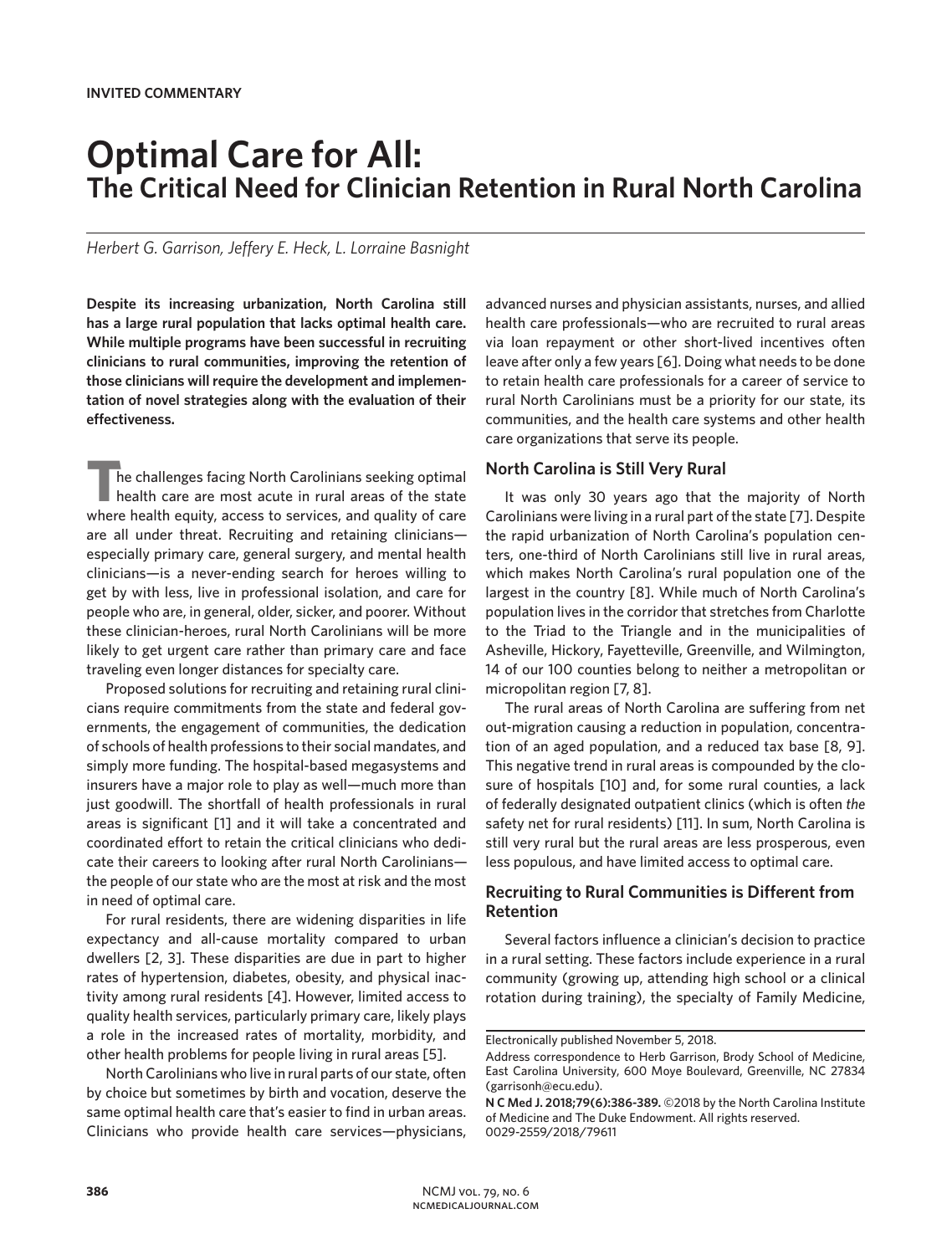the scope of practice allowed in the community, spousal satisfaction, family fit with the community, and salary and other financial incentives such as loan repayment [12]. While several studies have assessed both recruitment and retention, no studies have evaluated an intervention designed specifically to improve retention [12].

In the studies where retention (along with recruitment) is addressed, community preparation to support providers (schools, salary and loan support, assisting spouse to find employment) and a healthy practice environment (favorable call schedules and provider ownership of the practice) seem to be helpful in retaining clinicians over time [12]. For some clinicians, extra and focused training in emergency care, community involvement, and adaptation to the local culture improved retention rates [12].

Pathman and colleagues found that retention rates in rural Health Professional Shortage Areas (HPSAs) versus rural non-HPSAs did not seem to differ for physicians and determined that physician shortages in rural areas was more related to poor recruitment than retention per se; they concluded that "retention is related to modifiable characteristics of work, whereas recruitment is related to the relatively immutable characteristics of physicians' backgrounds and professional and lifestyle preferences, as well as the socioeconomic features of communities [13]." An alternative conclusion could be drawn from the long-standing Physician Shortage Program at Thomas Jefferson University, which preferentially admits applicants who have grown up in a rural area, plan to practice in a rural area, and plan to practice Family Medicine [14]; students with all three attributes were still practicing in a rural area three decades after graduation [15].

## **The Impact of the Evolution of Health Care and the Clinicians Who Provide It**

The continued evolution of our communities, the health care system writ large, constituent institutions, and those who enter the health professions add to the challenge of retaining rural clinicians. As noted, rural communities are struggling to meet the needs of their populations, which continue to lose members. In addition, interest in entering primary care has decreased, the ratio of men and women entering health professions is changing (which may impact selection of rural practice [16]), there are fewer independent providers (a predictor of physician retention in rural settings), and numerous rural hospitals have limited the scope of practice they support (eg, no more OB or pediatrics). Significant school debt combined with increasingly unfavorable reimbursements has changed specialty selection and practice patterns. Since those who choose to enter and stay in rural practice do so because of practice ownership, scope of practice, and favorable practice conditions, the impact of large health systems moving into rural areas has been consequential. The urban-based health systems, in order to stabilize financial pressures on rural hospitals, have

made decisions that have inadvertently disrupted the tenuous factors that make rural practice desirable. For example, a system may reduce costs at a rural hospital by eliminating an expensive service (newborn deliveries, procedural units) and consolidate the care at the urban center [17-19], while the rural physician prefers to continue to deliver babies or perform procedures.

# **What to Do Now to Improve Rural Clinician Retention**

While we don't fully understand the reasons health care clinicians stay in rural communities over time, there are many things that can be done now to improve recruitment of providers to those communities with the goal that they will stay. Strategies include recruiting rural students into the pipeline, assisting rural communities in becoming more attractive to health professionals and better places to work, and improving the practice environment. These retention strategies merit consideration and, more importantly, thorough evaluation of their effectiveness.

*Recruiting.* Targeting students from rural communities and encouraging them to enter health professions training should be a priority. Ways to implement this strategy in North Carolina include: 1) dedicate positions for students from rural areas in expanding programs, as the Jerry M. Wallace School of Osteopathic Medicine of Campbell University is doing by creating rural residency positions for its graduates [20]; 2) train admissions staff and residency directors to recruit rural applicants; 3) continue and expand programs, like the Kenan Primary Care Medical Scholars Program [21] and the MAHEC Rural-Track Residency Program [22], that have proven to increase the number of rural students entering health professions and that provide robust clinical experiences in rural settings; 4) develop rural educational experiences with interprofessional learners and intentional connections with community resources; and 5) assure that students in rural settings are not merely "stationed" in a rural community but have an opportunity to engage with the community while there. Drs. Chad and Jon Kornegay, who went from rural Duplin County to East Carolina University's Brody School of Medicine because of its mission of improving the health status of the people of Eastern North Carolina and then returned to Duplin County to practice and be a part of the community, are examples of the positive effect of recruiting students from rural communities [23].

*Assist Rural Communities in Becoming More Attractive to Health Care Clinicians.* Small and under-resourced communities can be challenged in recruiting the health care workforce they need. Leaders of rural areas may be unfamiliar with the best methods for identifying and engaging the right clinicians or how best to promote their community's positive attributes. They may, for example, focus recruitment on physicians or dentists when other clinicians, such as behavioral health or other clinical professionals, are needed to create an attractive practice environment. They may be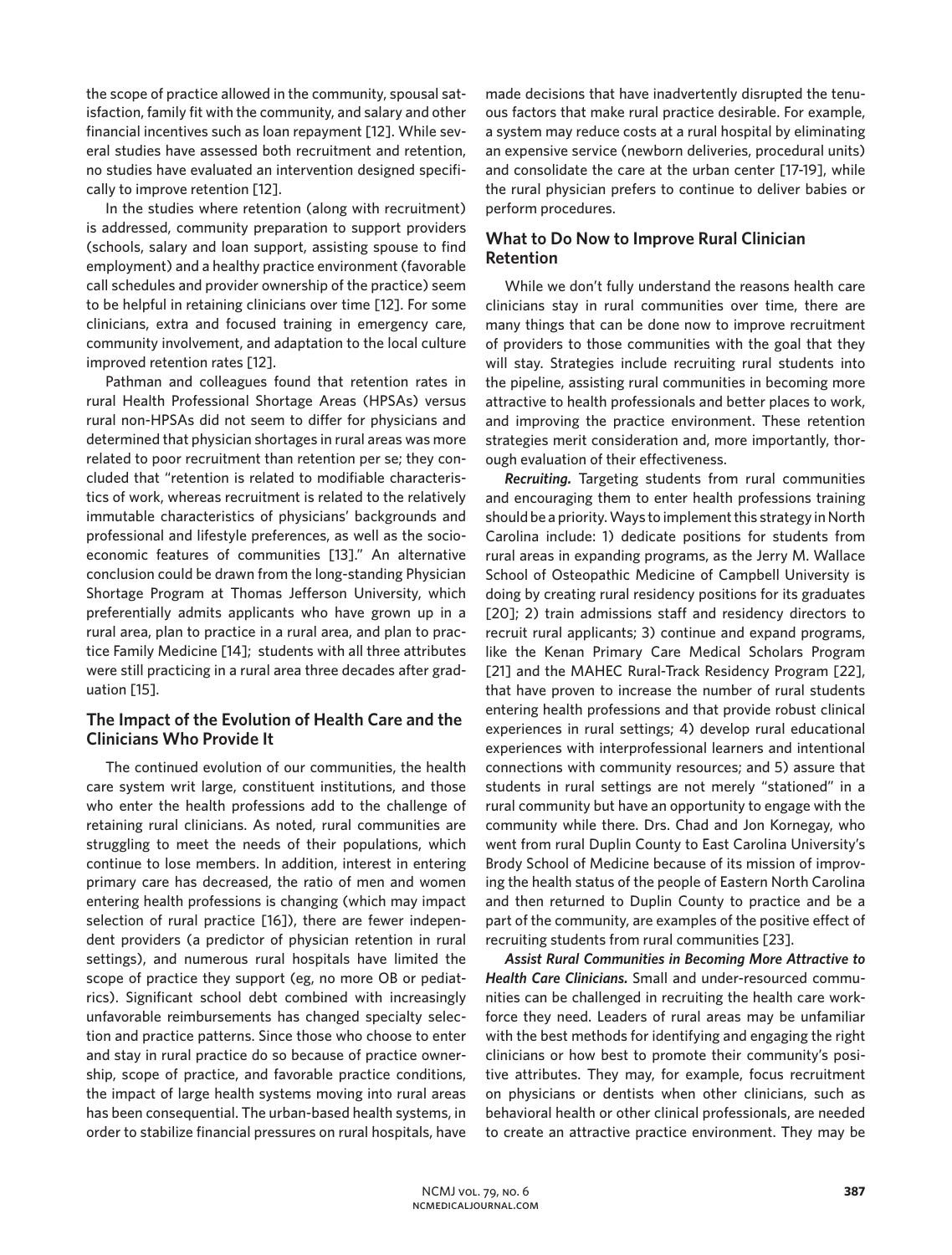unaware of all the available financial incentives to draw providers into their community like the North Carolina Medical Society Foundation's Community Practitioner Program, which offers partial help with education loan repayment and practice management assistance [24]. In addition to school loan repayment plans, mortgage loan reduction can help with community attractiveness, as can investment in local infrastructure such as high-speed Internet, opportunities for active living, and good local schools [25]. Rural leaders need to know about the numerous resources in North Carolina available to assist communities. These include the North Carolina Office of Rural Health [26], which assists with recruiting and accessing available loan repayment opportunities, the strong recruiting units of the health systems, and the North Carolina Chamber of Commerce and other development organizations that can provide support to communities to prepare them to recruit health professionals.

*Improve the Practice Environment.* Clinicians are less likely to stay in rural areas if the practice environment they encounter is distinctly different from what they expect, prefer, or enjoy. Advances in medical education that emphasize teamwork, inter-professionalism, and other aspects of health systems science, like those being instituted at ECU's Brody School of Medicine [27], will cause rural recruits to expect that type of practice, which is different from what they are likely to encounter. Likewise, the inability to unplug from work, professional isolation, lack of resources to support patient health in the community, and challenges of an evolving health care system (implementation of electronic health records, changing models of payment, system consolidation, and practice acquisition) can push providers to leave tenuous rural settings. North Carolina's Area Health Education Centers (AHEC) and Community Care of North Carolina can assist practices in transforming to meet current and upcoming payment models. As we seek to meet the goals of the Triple Aim, systems of care will need to adapt to accommodate addressing health rather than just health care. Practices will need to work with their communities and local health systems to address social determinants of health. Accountable Care Organizations and Accountable Care Community structures should engage with rural providers to identify optimal models of care and the workforce and resources needed to meet the Triple Aim goals. The consolidating health systems in the state should use their resources to improve the practice environment and meet the special needs of rural communities as they struggle to retain clinicians. Experience with new payment models, advancing technology, and resources to address social determinants should be shared with rural communities, and those communities need to be a priority for the major health care systems. In addition, the large systems need to understand the needs of the rural provider and how they may differ from urban providers and then institute strategies that help the rural clinician thrive [28].

North Carolina has several organizations that work

together to support rural clinicians including strong federally qualified health centers, North Carolina AHEC and its branches, Community Care of North Carolina, the Office of Rural Health, and health professions programs at community colleges and universities. Representatives from many of these groups participated in the North Carolina Institute of Medicine Task Force on Rural Health [29]—its updated action plan [30], particularly recommendation 6 regarding incentives to cultivate, recruit, and retain health professionals for underserved areas, should be pursued with vigor.

# **We Need to Understand Clinician Retention in Rural Settings**

Finally, there are few studies that focus specifically on what interventions successfully support retention of clinicians in rural settings. A broad assessment of this issue in North Carolina should be undertaken and strategies developed and implemented based on the findings. In particular, the role of state funding for health training and the return on the investment for the state should be studied thoroughly, including longitudinal studies of trainees whom the state has supported. As Dr. Erin Fraher and her colleagues at the Cecil G. Sheps Center for Health Services Research stated correctly to the Joint Oversight Subcommittee on Medical Education Programs and Medical Residency Programs earlier this year: "We need to fundamentally change the way we invest in medical training [31]." To aid in developing that change, we need to understand where the funding for training, loan repayment, and rural tracks goes, the effects on clinician retention, and the long-term improvements it achieves. In essence, we have learned how to recruit clinicians to rural North Carolina—now, to help achieve optimal care for all North Carolinians, we need to learn everything we can about how we can retain those rural clinicians for the long term. NCM

**Herbert G. Garrison, MD, MPH** associate dean for Graduate Medical Education and professor of Emergency Medicine, Brody School of Medicine, East Carolina University, Greenville, North Carolina.

**Jeffery E. Heck, MD** president and CEO, Mountain Area Health Education Center, Asheville, North Carolina; associate dean, UNC School of Medicine, University of North Carolina at Chapel Hill, Chapel Hill, North Carolina.

**L. Lorraine Basnight, MD, FAAP** executive director, Eastern Area Health Education Center, Greenville, North Carolina; associate dean for Continuing Medical Education and associate professor of Pediatrics, Brody School of Medicine, East Carolina University, Greenville, North Carolina.

#### **Acknowledgments**

Potential conflicts of interest. All authors have no relevant conflicts of interest.

#### **References**

- 1. Spero JC, Fraher EP. Running the numbers: the maldistribution of health care providers in rural and undeserved areas in North Carolina. NC Med J. 2014;75(1):74-79.
- 2. Singh GK, Siahpush M. Widening rural-urban disparities in life expectancy, U.S., 1969-2009. Am J Prev Med. 2014;46(2):e19-e29.
- 3. Singh GK, Siahpush M. Widening rural-urban disparities in all-cause mortality and mortality from major causes of death in the USA,